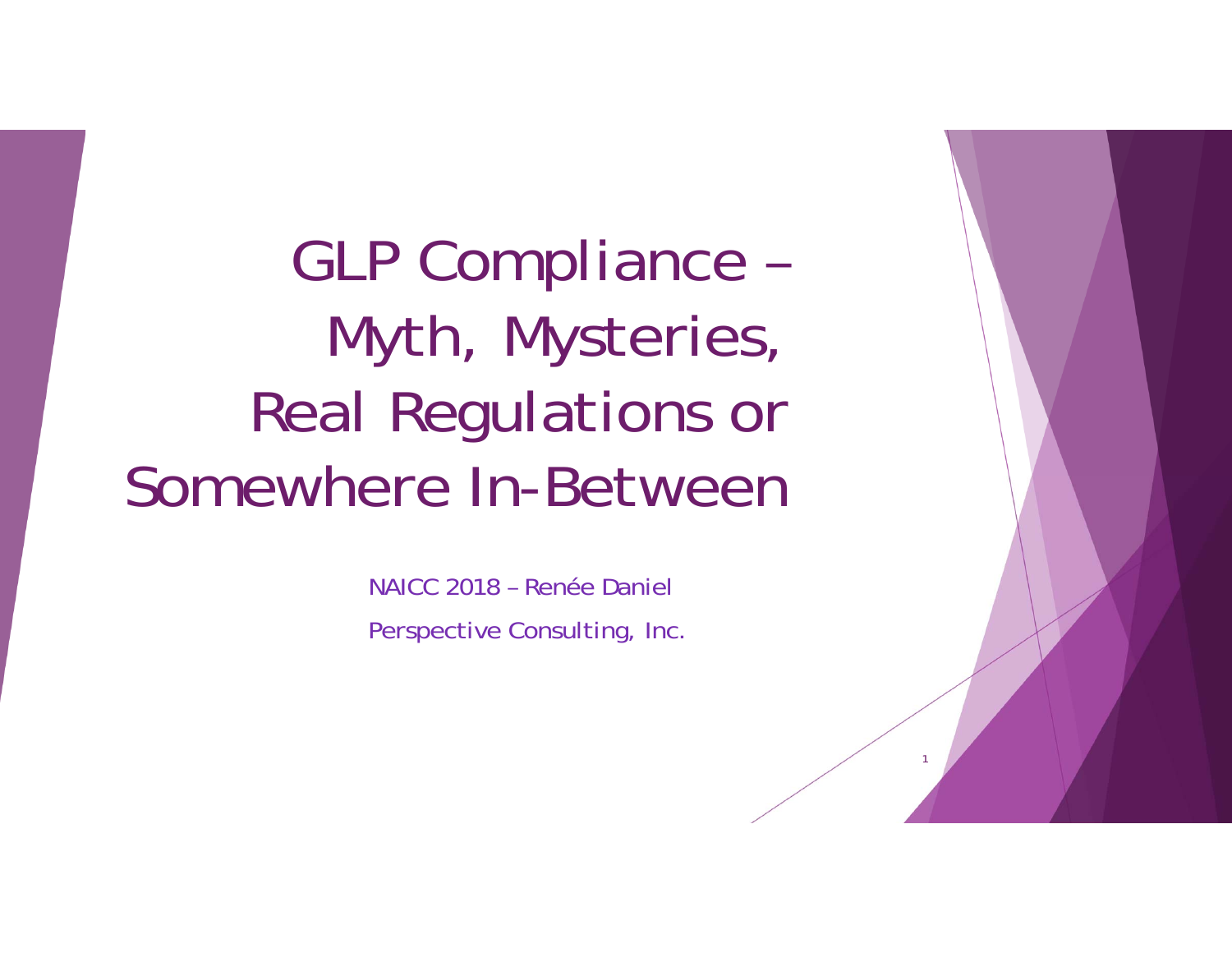### Let's Get Real

- ▶ Common things that QA auditors, Test Facility Management or Study Personnel may think are "required" by GLPs but....
- Are they myths, mysteries, real regulations or somewhere in-between (i.e., industry standards).
	- Myth Not required although some may disagree
	- Mystery Who knows where this came from?
	- ▶ Real Regulation 40 CFR 160 says to do it
	- ▶ Somewhere In-Between Some/Many auditors have interpreted the regulations to require it so it has become industry standard
- ▶ How much do we, as QA Auditors, make up as we go along?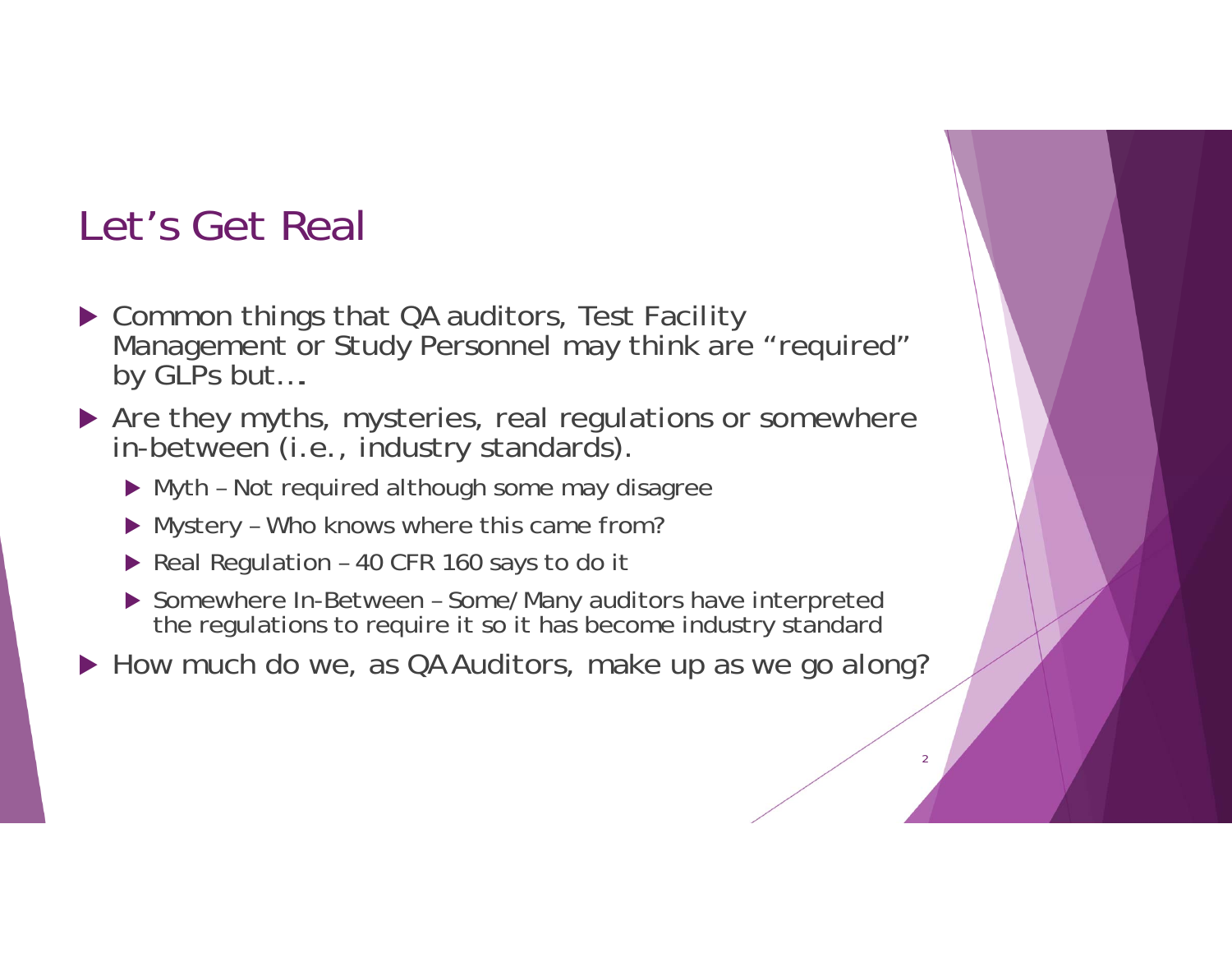## GLP Compliance

 If someone forgets to record data or date a data entry then records/dates it later with a "late entry" error code this should be included on the GLP compliance statement

▶ Real Regulation - Since all data must be recorded promptly and dated **ON** the day of entry there is no way to make this<br>compliant with a "late entry" code. (160.130)

If a sponsor sends their own SOPs to a CRO it is a compliance issue if they are not followed

 Myth, maybe? – If the CRO has their own management approved SOPs that are followed this is compliant. However, if the protocols specifies that sponsor SOPs must be followed or references specific sponsor SOPs then it would be a compliance issue if not followed.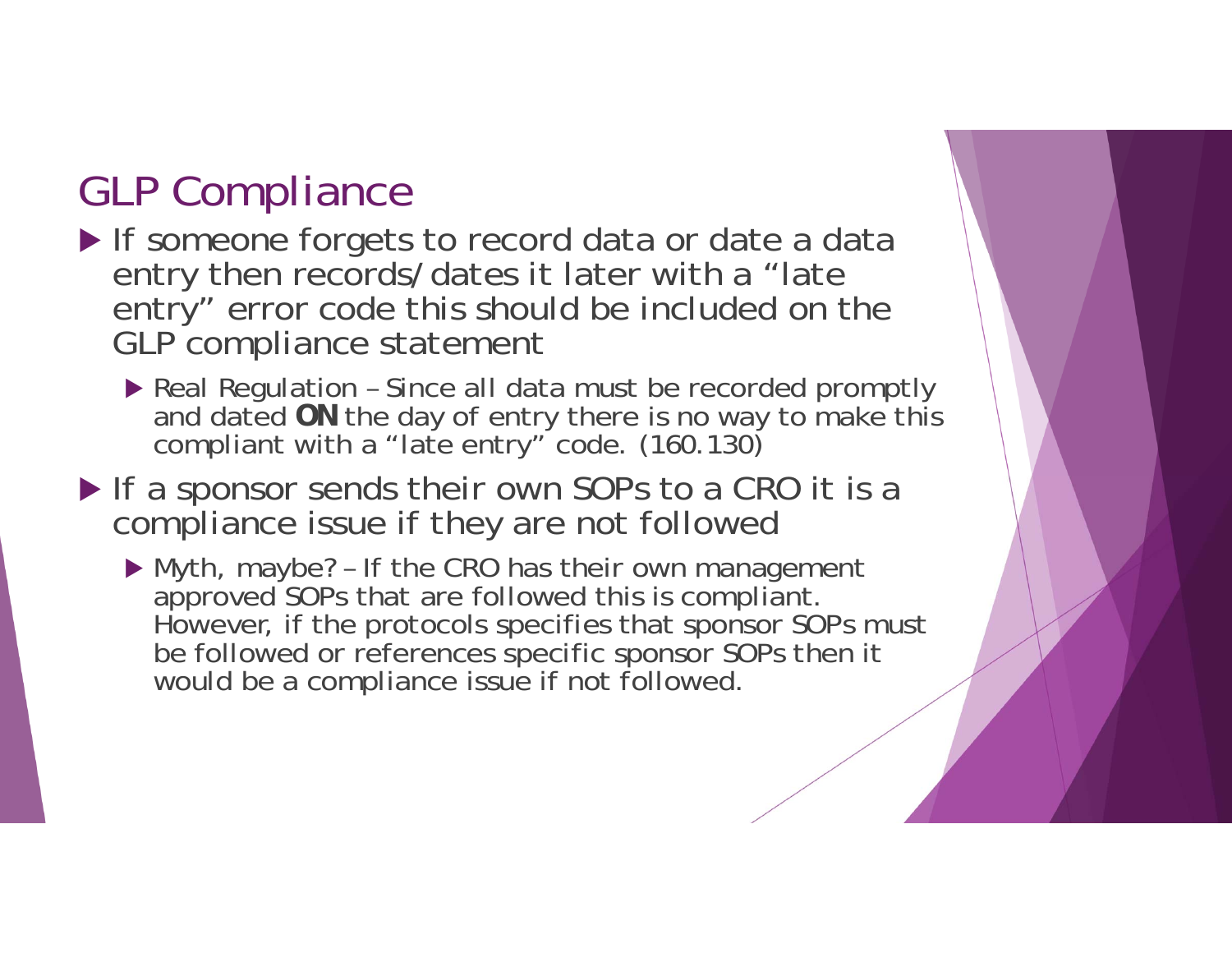### Organization Charts

- ▶ Are required by the regulations
- $\blacktriangleright$ Must have job titles and personnel names
- $\blacktriangleright$ Must include all personnel at the facility
- $\blacktriangleright$ Must be signed and dated by management
- Need to be retained

Myth – There is no mention in the GLPs of organization charts.

Mystery - EPA and sponsors expect them to be available to use as a tool for determining adequacy of resources (e.g., who reports to whom, training, number of staff). Specific format dictated by facility SOPs.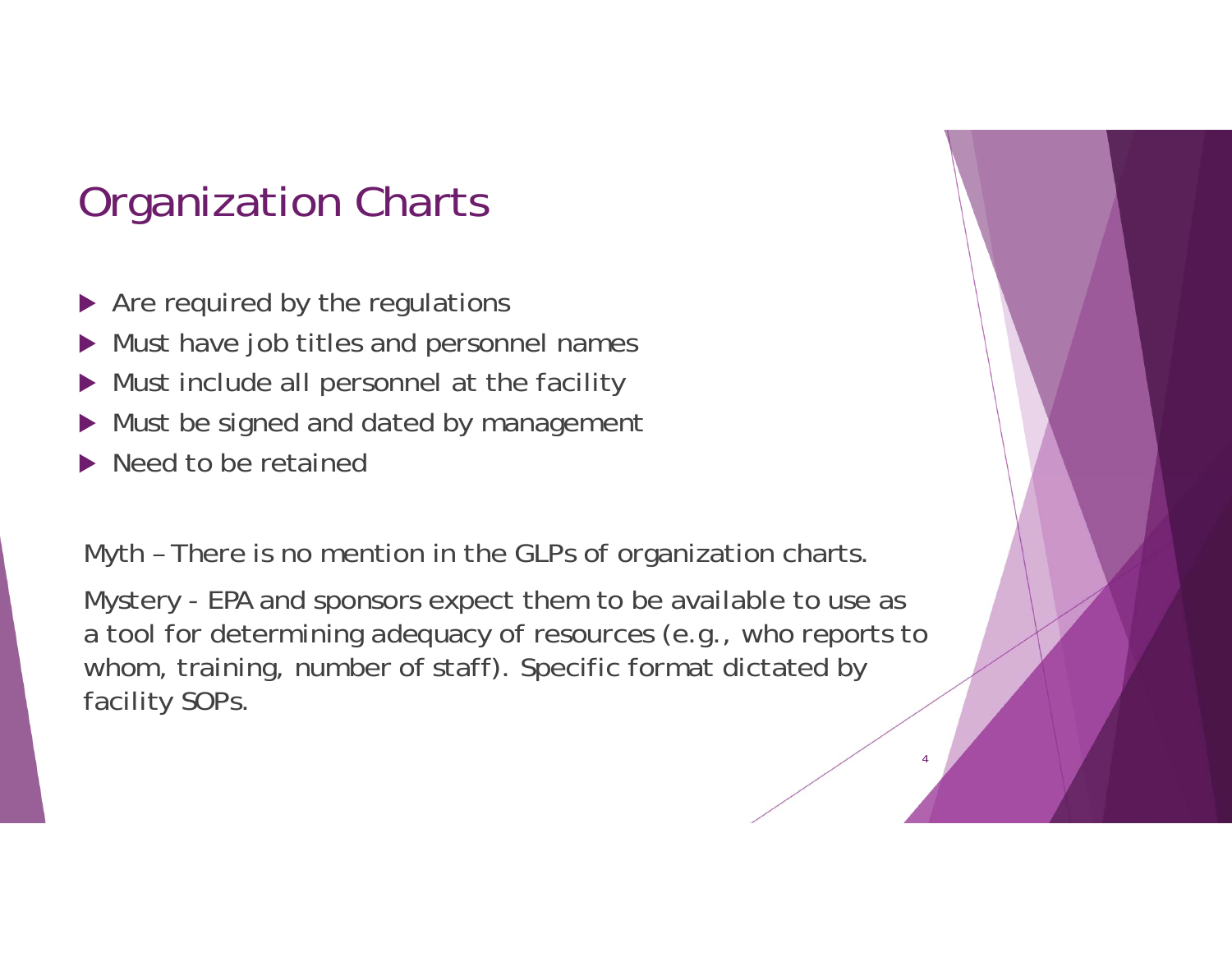# CVs, Training Records and Job Descriptions

- Must include all personnel
	- Mystery Technically only requires GLP personnel but some QAs expect to see non-GLP personnel also
- Must be signed and dated
	- Mystery, but is typical since it shows "ownership"
- Must be reviewed/updated annually
	- ▶ Somewhere In-Between, but is a way of demonstrating that the record is current
- Annual GLP training is required
	- Myth TFM gets to decide how much GLP training is required

5

▶ Meeting attendance should be included in training records – YES!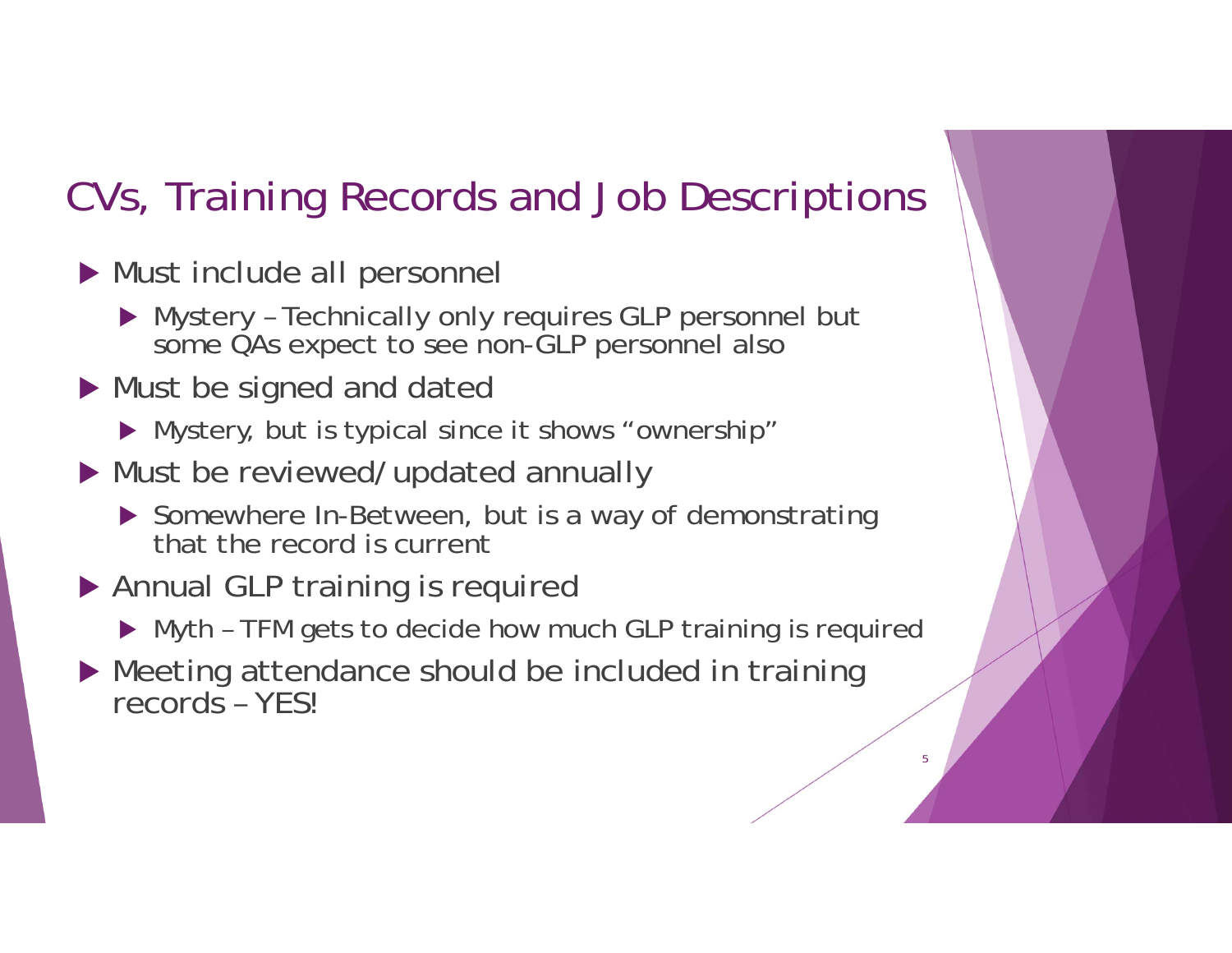# Equipment

- ▶ Check weights need to be stainless steel
	- Myth, Mystery, Somewhere In-Between Dictated by facility SOPs
- ▶ Weights/balances need to be verified by outside service annually
	- Myth, Mystery, Somewhere In-Between Dictated by facility SOPs
- ▶ GLPs require that target weights be bracketed with check weight masses
	- Myth, Mystery, Somewhere In-Between Dictated by facility SOPs
- A checkmark can be used to indicate that balance was checked instead of recording theoretical and actual masses?
	- ▶ No, Real Regulation Results are data that must be recorded
- Every measuring device needs to be calibrated (checked for accuracy) including graduated cylinders
	- $\blacktriangleright$  Mystery No requirement to calibrate measuring devices that are purchased with expectation of accuracy which is not expected to change  $change$  6. The change 6. The change 6. The contract of  $\sim$  6. The contract of  $\sim$  6. The contract of  $\sim$  6. The contract of  $\sim$  6. The contract of  $\sim$  6. The contract of  $\sim$  6. The contract of  $\sim$  6. The contract of  $\$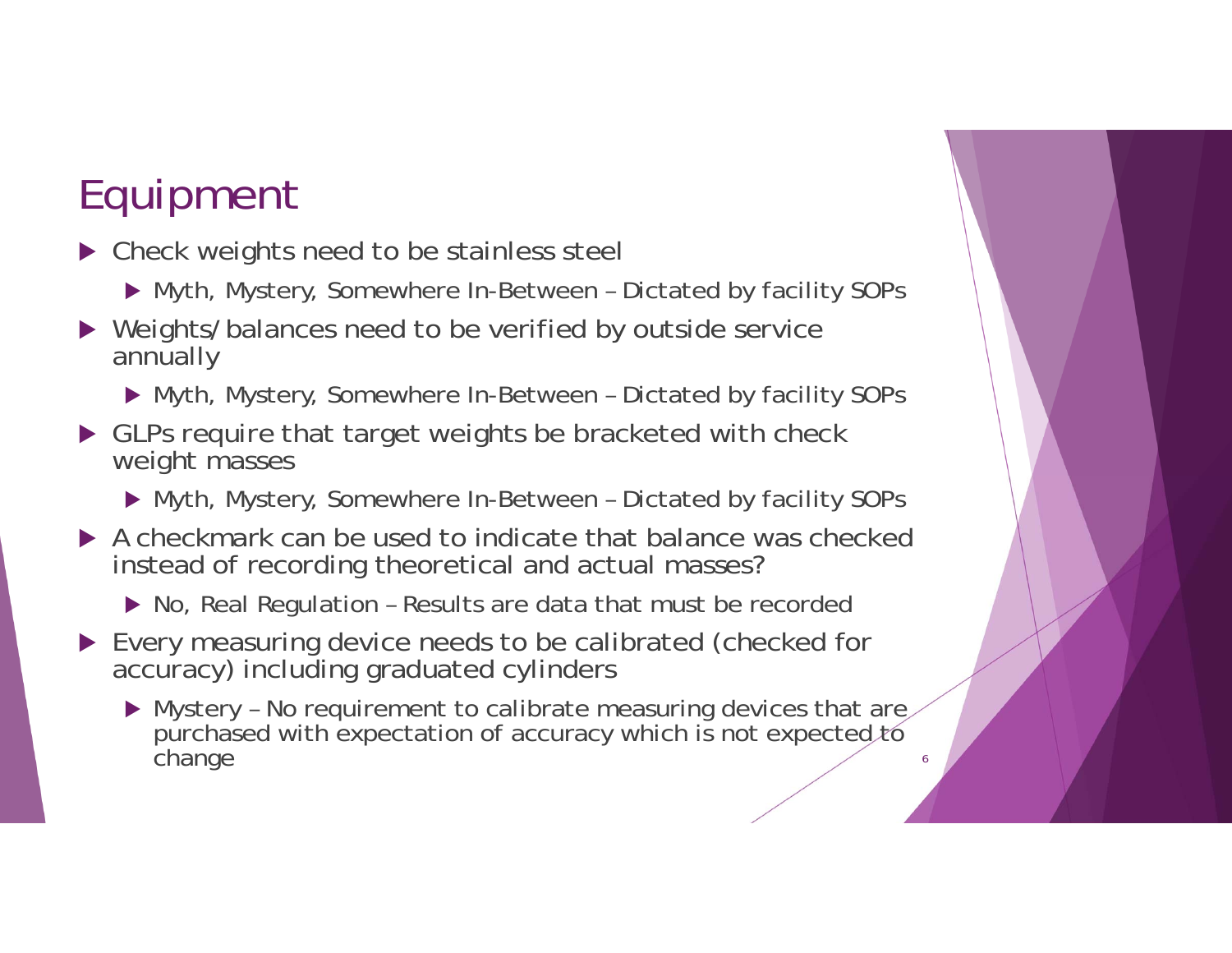# Labeling

- If test substance arrives without expiration date and storage conditions on label, this information doesn't need to be added
	- ▶ Somewhere In-Between Although 160.105(c) requires "expiration date, if any" and "storage conditions necessary to maintain identity...", EPA has indicated that they expect labels to always contain this information
- If a test substance arrives at a field site without an expiration date, the PI can assign one based on facility SOPs
	- ▶ No, Somewhere In-Between EPA has indicated that the PI cannot assign their own expiration date as this should be based on storage stability data and should be assigned by the study director.
- ▶ Equipment cleaning solutions need to be labeled with identity, concentration, expiration date and storage requirements
	- ▶ Real Regulation 160.83 requires this for ALL solutions!
- ▶ Collection dates are required to be on the sample label
	- ▶ Myth 160.130(c) allows for collection date to be on label or to accompany the sample in a manner that precludes error in recording or storage of data <sup>7</sup>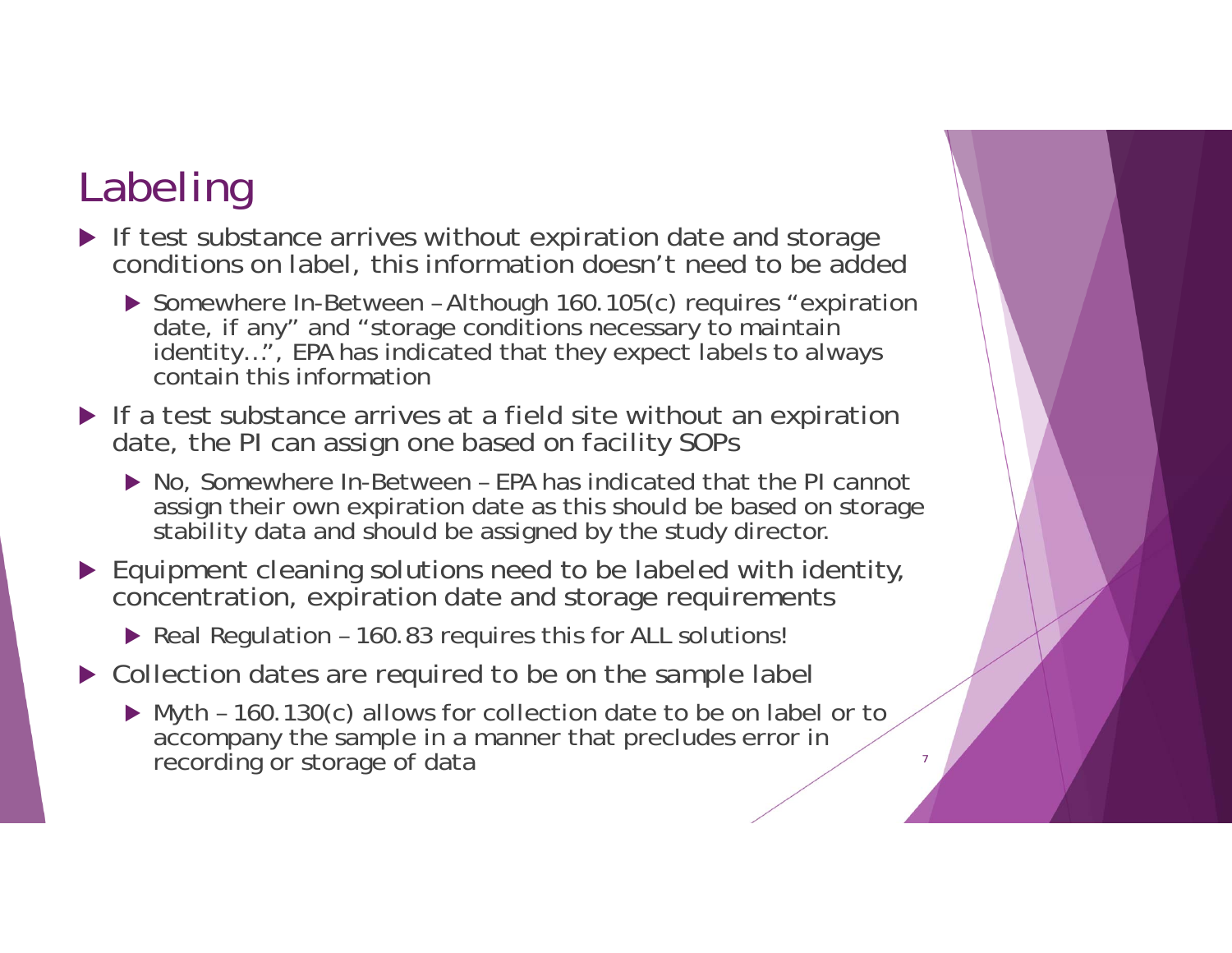### Freezers

- ▶ Sample freezers have to be locked
	- Mystery If building is locked then this may not be necessary, not specific required by GLPs
- ▶ Alarms required for freezers
	- Mystery Typically samples are stored at CROs very short term and personnel are onsite a lot of that time so this may not be necessary and is not specifically required by GLPs
- Untreated and treated samples can be stored in same freezer and shipped in same box
	- Mystery An untreated sample for one study could have maintenance chemicals that are the test substance for another study so key is just adequate separation (e.g., bags)

- **Tank mix, test substance samples or spiking solutions can be** stored in same freezer as residue samples
	- Mystery see above, key is adequate separation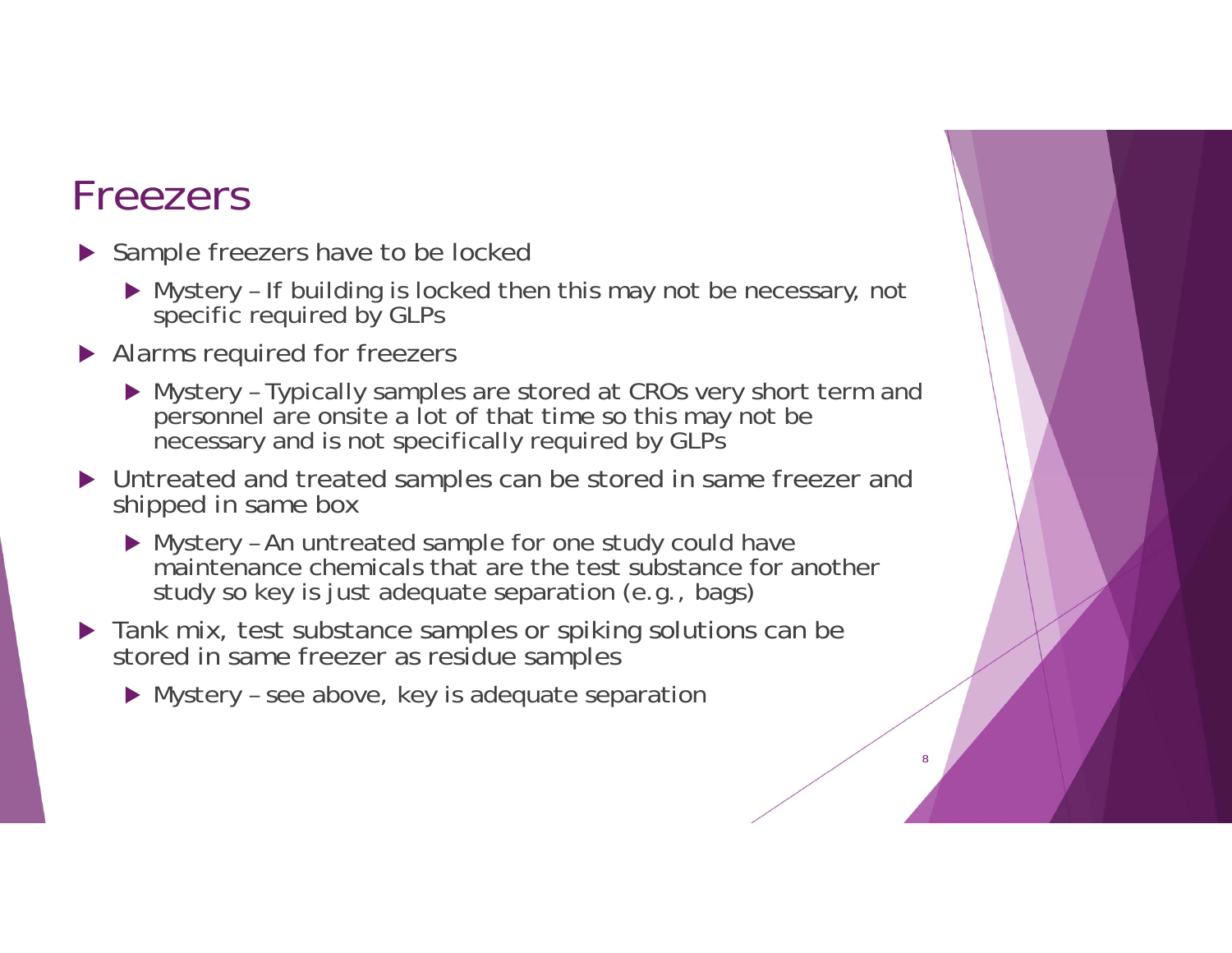## Quality Assurance

#### ▶ Contract QA SOPs, CV, and QA reports should be kept at field site

- ▶ Somewhere In-Between US GLPs allow flexibility in QA records storage location but all need to be available onsite for an EPA or sponsor facility audit
- ▶ QA must keep master schedule up to date and all studies conducted at facility need to be on it
	- Myth Must be current but QA doesn't have to make entries and technically only GLP studies are required
- GLPs require at least 1 critical phase inspection for each **trial in a study**
	- $\triangleright$  Myth 160.35(b)(3) requires each study to be inspected at adequate intervals but sponsors get to decide how to interpret (i.e., # of inspections for each study)
- ▶ GLPs require that study director and management sign the inspection report
	- ▶ Myth GLPs do not require any signatures (but EPA likes to see them)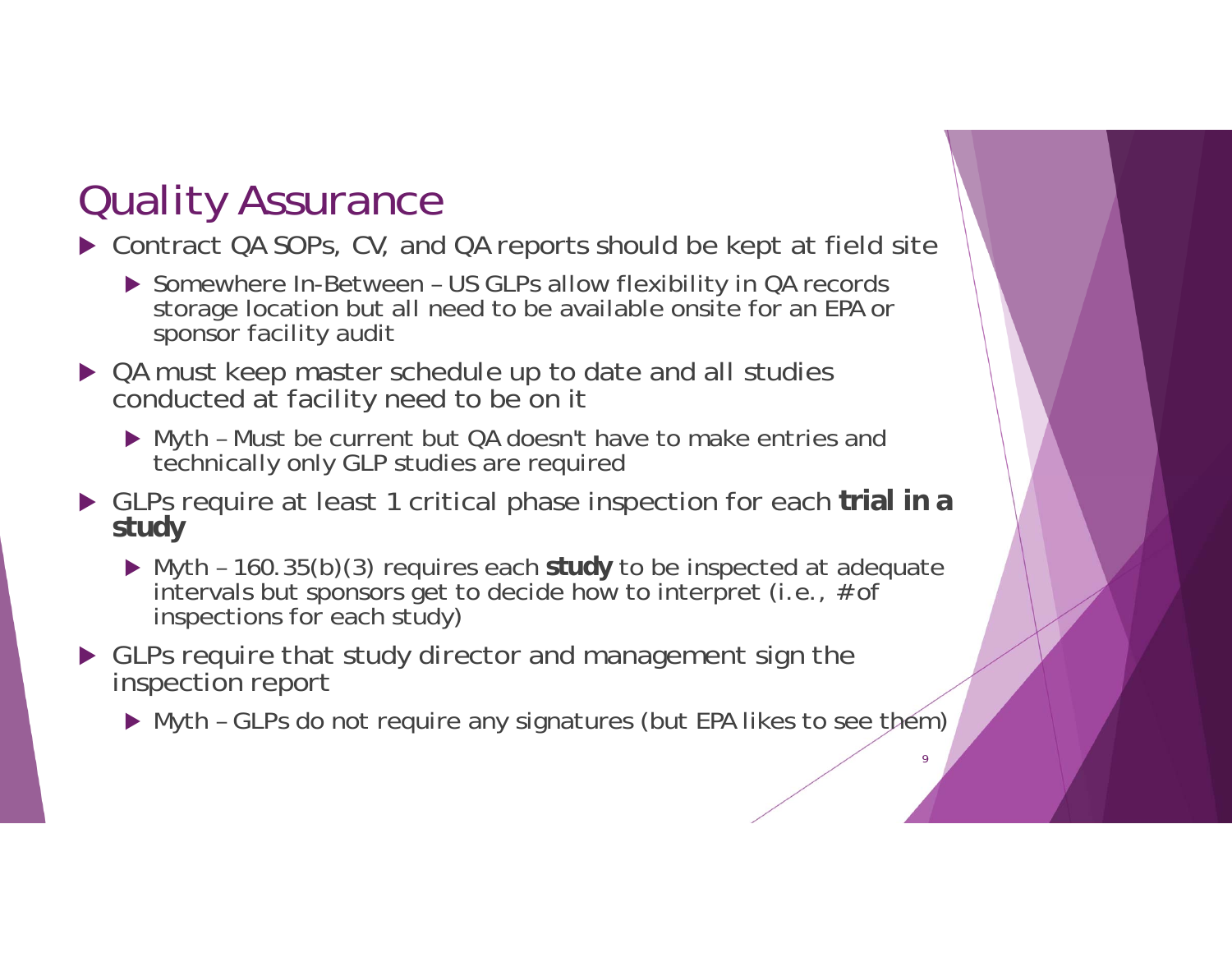## Quality Assurance

- ▶ US GLPs require that inspection be reported to the PI
	- ▶ Myth -US GLPs do not mention PIs but OECD GLPs requires this reporting
- ▶ GLPs require that separate QA reports be submitted to study director and management
	- ▶ Somewhere In-Between Requirement is for any problems to be brought to the attention of SD and TFM immediately
- ▶ Field site QA must submit separate status reports to management and the study director
	- Myth According to EPA, sponsor QAs are responsible for status reports
- ▶ US GLP regulations require QA statement to indicate the date inspections were reported to PI
	- Myth US GLPs only require date reported to SD and TFM to be on QA statement. However, many sponsors request this on QA statement but be careful when choosing which date to use so that it is not a date before the date reported to SD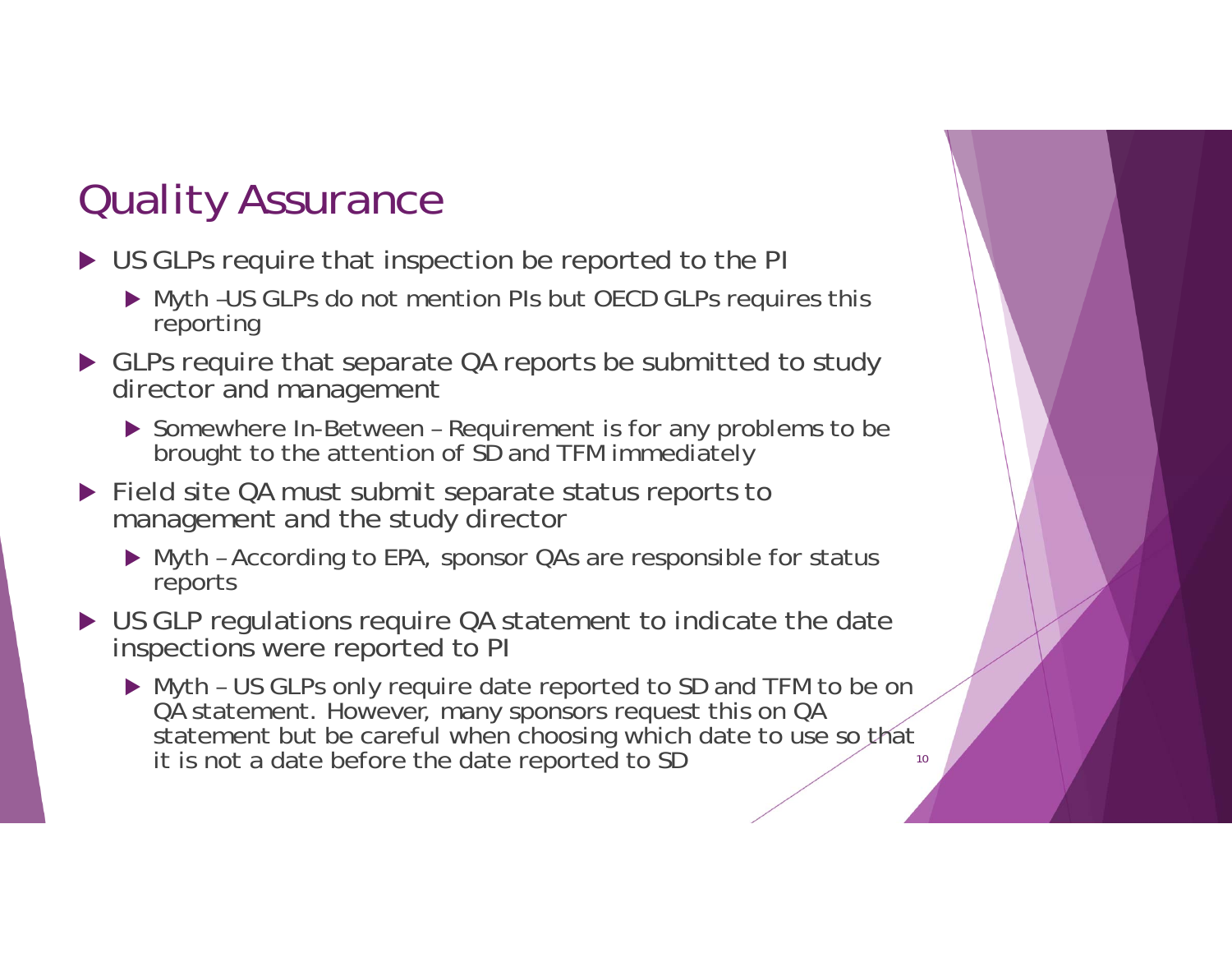

# Contact Info

**Renee Daniel** 

reneedaniel@comcast.net

941-371-0371